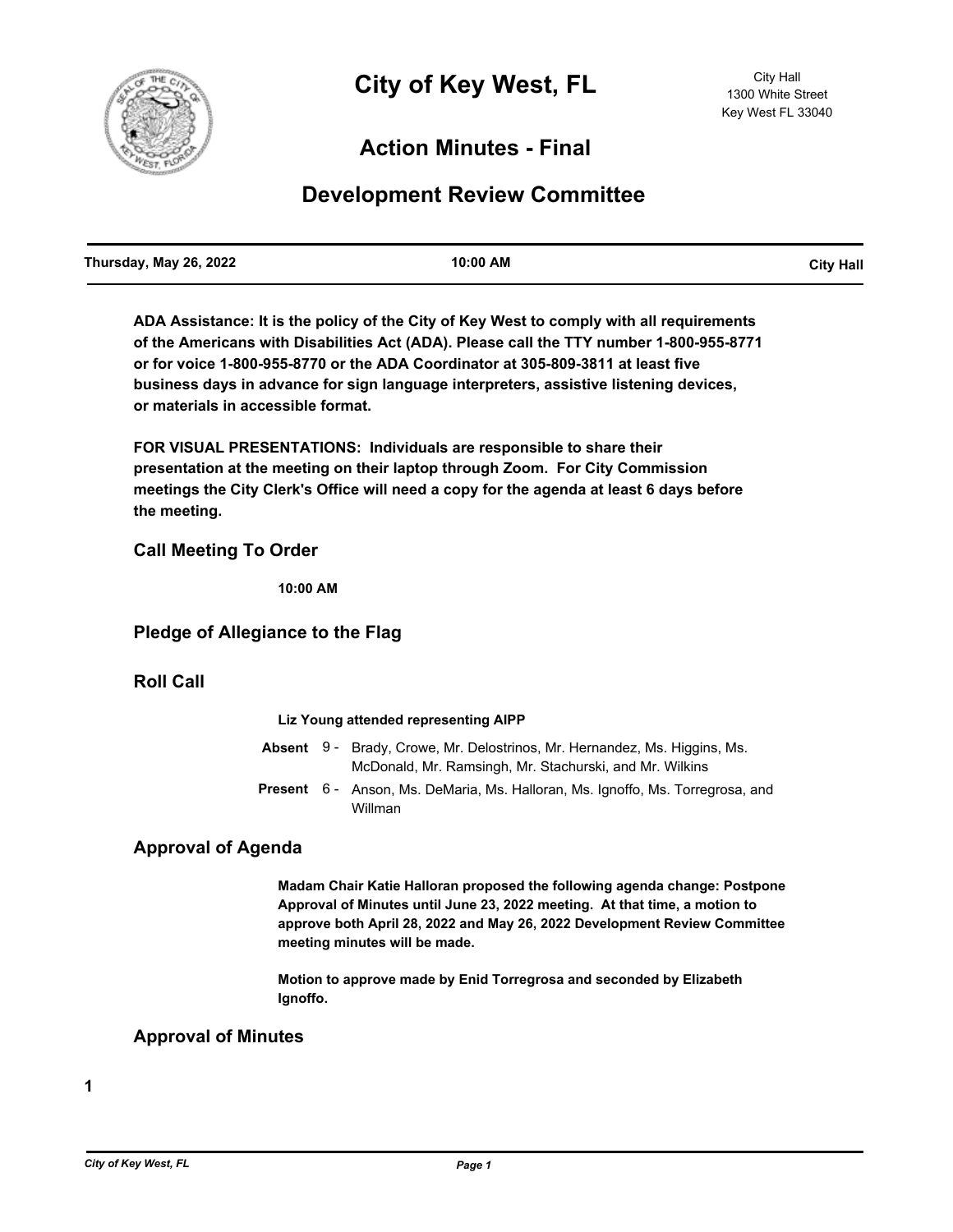# **Action Items**

### **Resolutions**

### **Discussion Items**

**2 Transfer of a Transient Unit License** - A request to transfer one (1) transient unit license to a property located at 514 Louisa Street (RE# 00028880-000000) the receiver site. The sender site license is currently unassigned and associated with a Hyatt license from Resolution 2015-23 to a property located at 514 Louisa Street, the receiver site. The receiver site is located within the Historic Residential Commercial Core - 1 (HRCC-1) zoning district, pursuant to Sections 122-627, 122-687, 122-1228, and 122-1339 of the Land Development Regulations of the Code of Ordinances of the City of Key West, Florida.

**Received and Filed**

# **3 Conditional Use** - **431 Front Street (RE#**

**00000150-000000)** A request for a conditional use for an operation of a walk-up frozen drink bar in the Historic Residential Commercial Core (HRCC-1) zoning district, pursuant to Section 122-62, Section 122-686 (a), and Section 122-688 (9) of the Land Development Regulations of the Code of Ordinances of the City of Key West, Florida. **Received and Filed**

**4 Minor Modification to Major Development Plan - 1319 William Street & 1316 Royal Street Units #1-6 (RE#00036920-000000) -** A request for approval of a minor modification to a property with a previously approved Major Development Plan to allow for phased construction of six (6) residential units over the course of eighty (80) months. **Received and Filed**

# **5 Major Development Plan - 3401 Duck Avenue (RE# 00064740-000000)** - A request for approval of a major